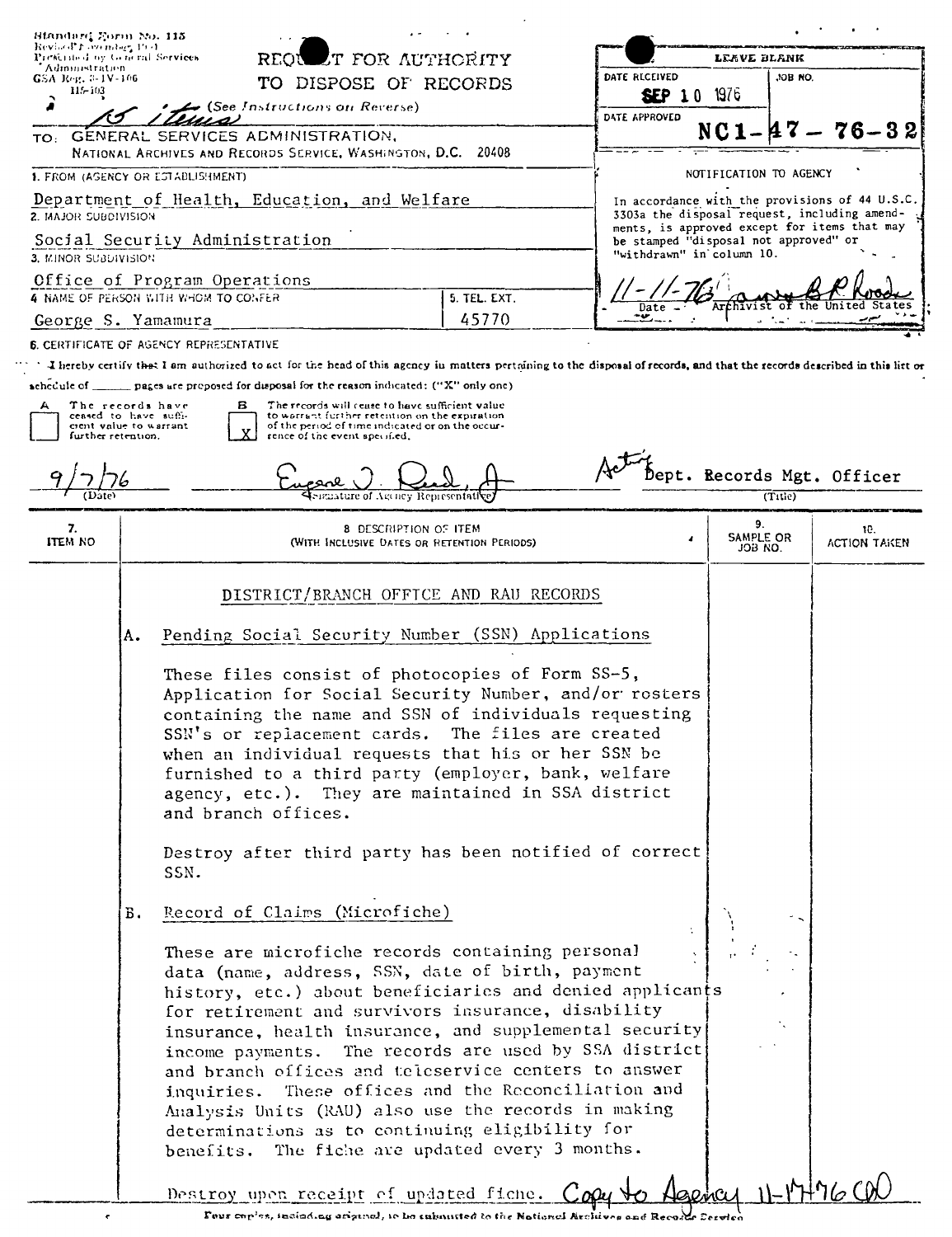#### INSTRUCTIONS

General Instructions: Use Standard Forms 115 and 115a, obtainable from Supply Centers of the Federal Supply Service, General Services Administration, to obtain authority to dispose of records. Submit four copies, all of which should be signed and dated, to the National Archives and Records Service. Indicate the number of pages involved in the disposal request under entry 6. Copy 4 of the standard form will be returned to the agency as notification that Congress has authorized disposal of the items marked 'approved.''

 $\sim$   $\sim$   $\sim$   $\sim$ 

## Specific Instructions:

Entries 1, 2, and 3 should show what agency has -- edstony of the records that are identified on the form, and should contain the name of the department or independent agency, and its major and minor subdivisions.

 $Entres 4$  and 5 should help identify and locate the person to whom inquiries regarding the records should be directed.

Entry 6 should show what kind of authorization is requested. Only one of two kinds of authorizations may be requested on a particular form.

- Box A should be marked it immediate disposal is to be made of past accumulations of records. and the completed form thus marked is a list.
	- Bor  $B$  should be marind if records that have as  $\mathbb R$ cumulated or will continue to accumulate are, to be disposed of at some-definite future time or periodically at stated intervals, or if disposal is to be made of microphotographed records after it has been ascertamed that the microfilm copies were made in accordance with the standards prescribed in GSA Regulations 3-IV-105; and the completed form thus marked is a schedule.

*Entry*  $\tilde{r}$  should contain the numbers of the nems of records identified on the form in sequence, i. e.,  $1, 2, 3, 4,$  etc.

*Entry*  $\delta$  should show what records are proposed fer disposal.

Center headings should indicate what office's neorde are myolved if all records described on the form are not those of the same office or if they are records created by another office or agency.

An identification should be provided of the types of records involved if they are other than textual records, for example, if they are photographic records, sound recordings, or cartographic records.

An itemization and accurate identification should be provided of the series of records that are proposed for disposal. Each series should comprise the largest practical grouping of separately organized and logically related materials that can be treated as a single unit for purposes or disposal. Component parts of a series may be Ested separately if numbered consecutively as 1a, 1b, etc., under the general series entry.

A statement should be provided showing when the records were produced or when disposal is to be made of the records, thus:

- If Box A under entry 6 was marked, the inclusive dator during which the records were prohaed should be stat d.
- If Box B under enter  $6 < s$  morked, the period of retention should be stated. The veterition period may be expressive in terms of years. months, etc., or m cause of future actions or events. A future action or event that is to<br>determine the retent in precediment be objective and definite. This assigns of the records is contingent apon their boarg microfilmed. the retenaton period should read: "Until ascertained that microphotographic copies have been made in accordingly with GSA Regulations 3-IV-105 and all adequate substitutes for the paper recends."

*Entry h* should show  $n \hbar c^2 / n - \rho \hbar s$  of records were submitted for each item. For with  $n \hbar a t / i \hbar b$  analogy such samples were previously submitted. Samples of types of records other tran textual and cartographic records should not be submitted.

#### $Ent(y, 16)$  should be left blank.

U.S. GEVERSMENT PRINTING OFFICE 1993-04 12, 213 Liaison Officer Records OPO Records 'Liaison Officer  $\mathbf{t}$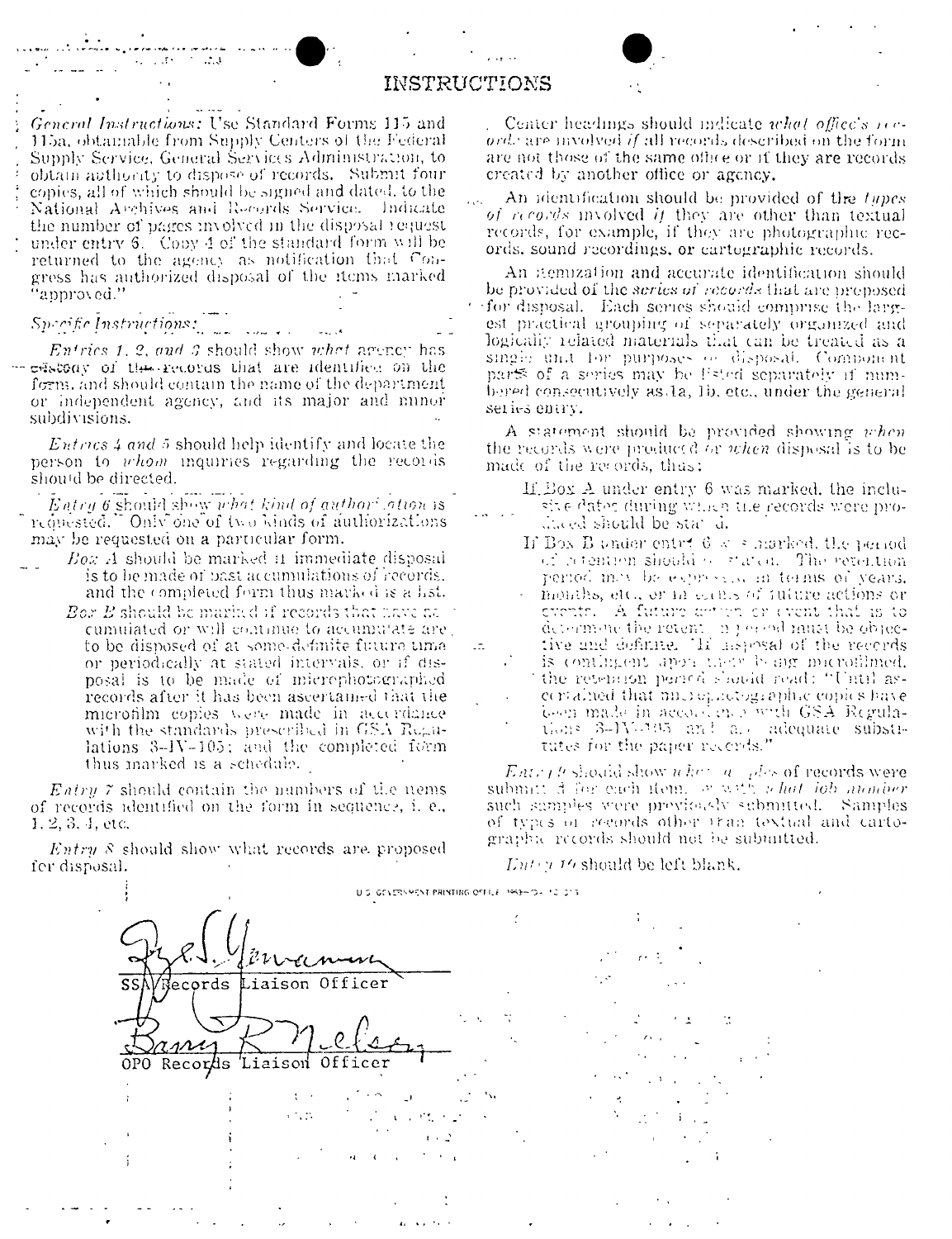ł



| I<br>۰,<br>× |  |  |
|--------------|--|--|

#### REQUEST FOR AUTHORITY TO DISPOSE OF RECORDS-Continuation Sheet

| c.<br>Wage Item File<br>These files consist of notices sent by the Bureau of<br>Data Processing (BDP) to district and branch offices<br>when an individual's earnings are reported to SSA<br>without a SSN or with an incorrect SSN. The district/<br>branch office uses the notices to contact the employer<br>or wage earner and reconcile the data. Once the data<br>are reconciled, the record is returned to BDP so that<br>the earnings may be credited to the appropriate account.<br>District/Branch Offices<br>1.<br>Forward to BDP after data have been reconciled.<br><b>s</b><br>2.<br><b>BDP</b><br>Destroy after magnetic tape has been proven<br>acceptable.<br>Problem Case File<br>D.<br>These files are maintained by some SSA district and<br>branch offices. Generally, they consist of notes<br>and other background materials relating to difficult<br>or continuing problem claims cases. The files are<br>broken down upon completion of claims development and<br>pertinent material is sent to the reviewing office for<br>association with the claims folder.<br>District/Branch Offices<br>ı.<br>Review upon completion of claims development and<br>destroy documents which have no further relevance<br>to the claim. Forward the remaining documents to<br>the reviewing office for association with the<br>individual's claims folder.<br>Reviewing Office<br>2.<br>File in the claims folder. Retain in accordance<br>with claims folder disposition instructions. | 7.<br>ITEM NO. | <b>8. DESCRIPTION OF ITEM</b><br>(WITH INCLUSIVE DATES OR RETENTION PERIODS) | 9.<br>SAMPLE OR<br>ON 8OL | 10.<br><b>ACTION TAKEN</b> |
|-----------------------------------------------------------------------------------------------------------------------------------------------------------------------------------------------------------------------------------------------------------------------------------------------------------------------------------------------------------------------------------------------------------------------------------------------------------------------------------------------------------------------------------------------------------------------------------------------------------------------------------------------------------------------------------------------------------------------------------------------------------------------------------------------------------------------------------------------------------------------------------------------------------------------------------------------------------------------------------------------------------------------------------------------------------------------------------------------------------------------------------------------------------------------------------------------------------------------------------------------------------------------------------------------------------------------------------------------------------------------------------------------------------------------------------------------------------------------------------------------------|----------------|------------------------------------------------------------------------------|---------------------------|----------------------------|
|                                                                                                                                                                                                                                                                                                                                                                                                                                                                                                                                                                                                                                                                                                                                                                                                                                                                                                                                                                                                                                                                                                                                                                                                                                                                                                                                                                                                                                                                                                     |                |                                                                              |                           |                            |
|                                                                                                                                                                                                                                                                                                                                                                                                                                                                                                                                                                                                                                                                                                                                                                                                                                                                                                                                                                                                                                                                                                                                                                                                                                                                                                                                                                                                                                                                                                     |                |                                                                              |                           |                            |
|                                                                                                                                                                                                                                                                                                                                                                                                                                                                                                                                                                                                                                                                                                                                                                                                                                                                                                                                                                                                                                                                                                                                                                                                                                                                                                                                                                                                                                                                                                     |                |                                                                              |                           |                            |
|                                                                                                                                                                                                                                                                                                                                                                                                                                                                                                                                                                                                                                                                                                                                                                                                                                                                                                                                                                                                                                                                                                                                                                                                                                                                                                                                                                                                                                                                                                     |                |                                                                              |                           |                            |
|                                                                                                                                                                                                                                                                                                                                                                                                                                                                                                                                                                                                                                                                                                                                                                                                                                                                                                                                                                                                                                                                                                                                                                                                                                                                                                                                                                                                                                                                                                     |                |                                                                              |                           |                            |
|                                                                                                                                                                                                                                                                                                                                                                                                                                                                                                                                                                                                                                                                                                                                                                                                                                                                                                                                                                                                                                                                                                                                                                                                                                                                                                                                                                                                                                                                                                     |                |                                                                              |                           |                            |
|                                                                                                                                                                                                                                                                                                                                                                                                                                                                                                                                                                                                                                                                                                                                                                                                                                                                                                                                                                                                                                                                                                                                                                                                                                                                                                                                                                                                                                                                                                     |                |                                                                              |                           |                            |
|                                                                                                                                                                                                                                                                                                                                                                                                                                                                                                                                                                                                                                                                                                                                                                                                                                                                                                                                                                                                                                                                                                                                                                                                                                                                                                                                                                                                                                                                                                     |                |                                                                              |                           |                            |
|                                                                                                                                                                                                                                                                                                                                                                                                                                                                                                                                                                                                                                                                                                                                                                                                                                                                                                                                                                                                                                                                                                                                                                                                                                                                                                                                                                                                                                                                                                     |                |                                                                              |                           |                            |
|                                                                                                                                                                                                                                                                                                                                                                                                                                                                                                                                                                                                                                                                                                                                                                                                                                                                                                                                                                                                                                                                                                                                                                                                                                                                                                                                                                                                                                                                                                     |                |                                                                              |                           |                            |
|                                                                                                                                                                                                                                                                                                                                                                                                                                                                                                                                                                                                                                                                                                                                                                                                                                                                                                                                                                                                                                                                                                                                                                                                                                                                                                                                                                                                                                                                                                     |                |                                                                              |                           |                            |
|                                                                                                                                                                                                                                                                                                                                                                                                                                                                                                                                                                                                                                                                                                                                                                                                                                                                                                                                                                                                                                                                                                                                                                                                                                                                                                                                                                                                                                                                                                     |                |                                                                              |                           |                            |
|                                                                                                                                                                                                                                                                                                                                                                                                                                                                                                                                                                                                                                                                                                                                                                                                                                                                                                                                                                                                                                                                                                                                                                                                                                                                                                                                                                                                                                                                                                     |                |                                                                              |                           |                            |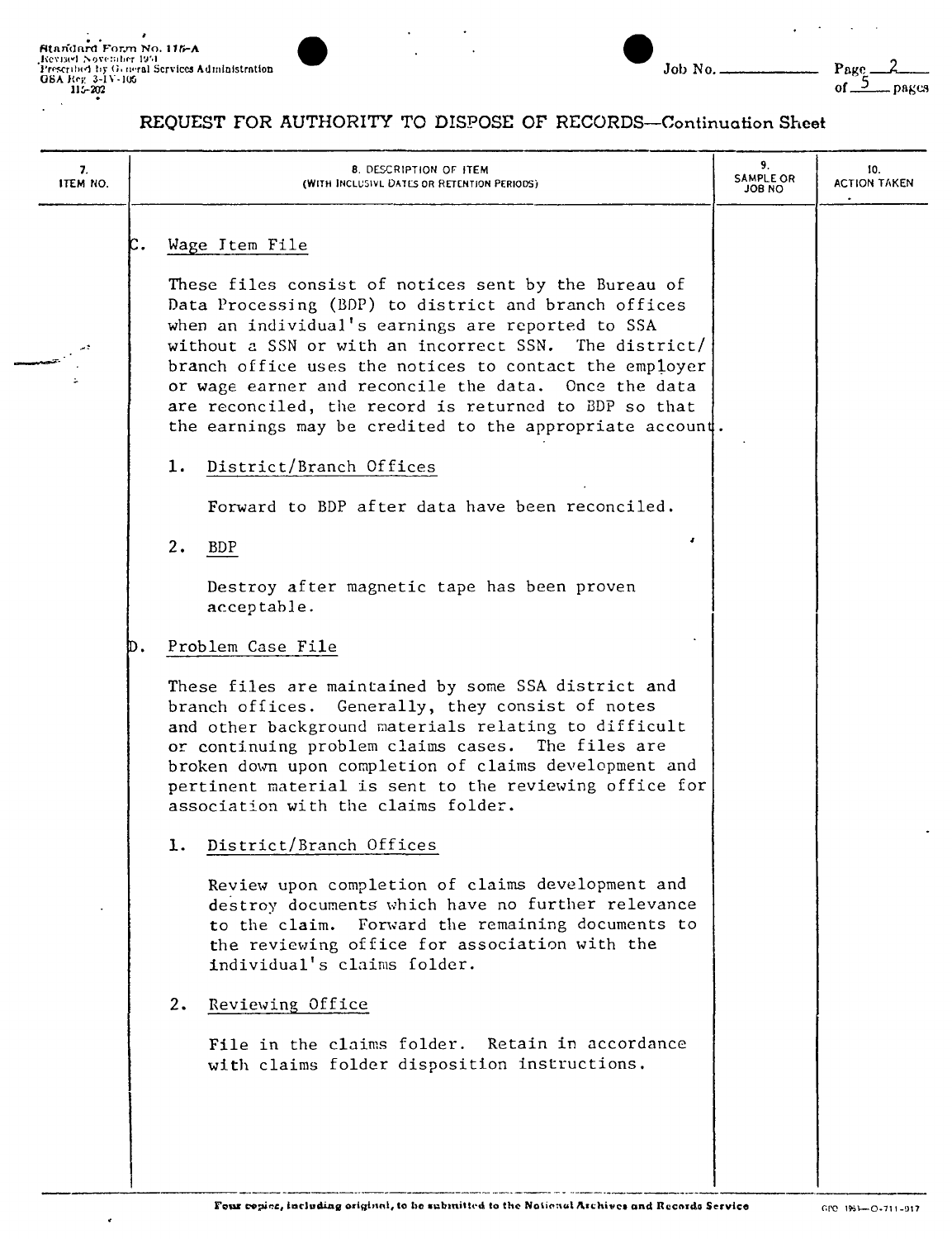$\frac{1}{2}$  ,  $\frac{1}{2}$ 

 $\bullet$ 

I

 $\bullet$ 



ob No. Page of  $5$ 

 $\langle \cdot \rangle_{\star}$ 

 $3.$ 

pages

# REQUEST FOR AUTHORITY TO DISPOSE OF RECORDS-Continuation Sheet

| 7.<br>ITEM NO. | <b>8 DESCRIPTION OF ITEM</b><br>(WITH INCLUSIVE DATES OR RETENTION PERIODS)                                                                                                                                                                                                                                                                                                                                                                                                                                                                                                                                                                                                                                               | 9.<br>SAMPLE OR<br>JOB NO. | 10.<br>ACTION TAKEN |
|----------------|---------------------------------------------------------------------------------------------------------------------------------------------------------------------------------------------------------------------------------------------------------------------------------------------------------------------------------------------------------------------------------------------------------------------------------------------------------------------------------------------------------------------------------------------------------------------------------------------------------------------------------------------------------------------------------------------------------------------------|----------------------------|---------------------|
|                | Problem Case File (SSI)<br>Е.<br>These files are maintained in the Reconciliation and<br>Analysis Units located in the SSA regional offices.<br>The files consist of computerized listings which<br>identify, by name, SSN, and other factors, individuals<br>who have applied for supplemental security income<br>(SSI) payments. The listings are used to control<br>complex cases requiring special expertise to process.<br>Destroy when no longer needed for control purposes.                                                                                                                                                                                                                                       |                            |                     |
|                | $F_{\bullet}$<br>Control File for Cases Before Presiding Officers<br>These are card files maintained by the RAU's on SSI<br>claims cases which are before an officer of the<br>Bureau of Hearings and Appeals for resolution.<br>The<br>cards contain the name and SSN of the applicant for<br>SSI payments and a chronological record of case<br>processing. The cards are used primarily to answer<br>inquiries on the status of the case.<br>Destroy 4 months after final action by the Presiding<br>Officer on the case.                                                                                                                                                                                              |                            |                     |
|                | G.<br>Claims Leads<br>These are forms received from mental hospitals,<br>welfare agencies, IRS, VA, and other sources identifying<br>persons who may be eligible for retirement and<br>survivors insurance, disability insurance, hospital<br>insurance, or supplemental security income benefits.<br>The forms generally contain the name and address<br>of the individual, date of birth, employment data,<br>data on dependents, and other personal information.<br>The forms are used to initiate contact with individuals<br>to determine their eligibility for benefits.<br>Destroy after claim has been taken or 6 months after<br>the date from which individual is contacted by letter,<br>whichever is earlier. |                            |                     |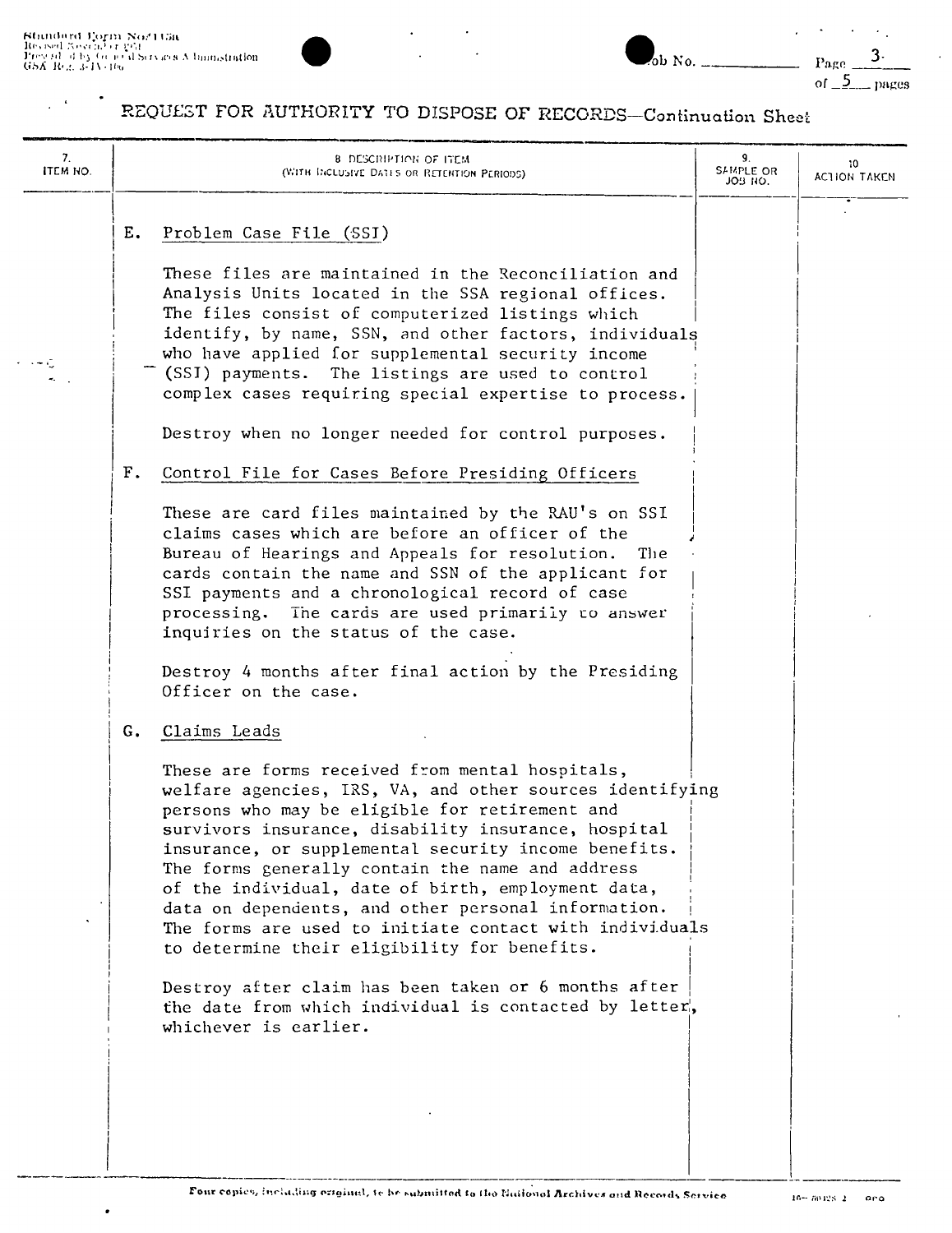$\ddot{\phantom{0}}$ 

j

 $\hat{\mathbf{r}}$ 

 $\ddot{\phantom{a}}$ 

l,



| $\sim$ ob No. | Page<br>$\frac{1}{2}$ pages |
|---------------|-----------------------------|
|---------------|-----------------------------|

## REQUEST FOR AUTHORITY TO DISPOSE OF RECORDS-Continuation Sheet

 $\overline{a}$ 

| 7.<br>ITEM NO. |    | <b>8 DESCRIPHIGN OF ITEM</b><br>(WITH INCLUSIVE DATLS OR RETENTION PERIODS)                                                                                                                                                                                                                                                                             | 9.<br>SAMPI E OR<br>JOB NO. | 10<br>ACTION TAKEN |
|----------------|----|---------------------------------------------------------------------------------------------------------------------------------------------------------------------------------------------------------------------------------------------------------------------------------------------------------------------------------------------------------|-----------------------------|--------------------|
|                | н. | Welfare Eligibility Lists for December 1973                                                                                                                                                                                                                                                                                                             |                             |                    |
|                |    | These are lists of individuals eligible for State<br>welfare payments as of December 1973. The lists are<br>used by SSA district/branch offices to facilitate the<br>transfer of aged, blind, and disabled cases from State<br>welfare agencies to the SSI program. The lists generally<br>contain name, address, SSN, and welfare case number<br>data. |                             |                    |
|                |    | Destroy when information on the list becomes obsolete.                                                                                                                                                                                                                                                                                                  |                             |                    |
|                | I. | Tax Assessment Records                                                                                                                                                                                                                                                                                                                                  |                             |                    |
|                |    | These are listings containing excerpts from local tax<br>assessor records. The listings are used by the<br>district/branch offices to document claims for<br>supplemental security income payments.                                                                                                                                                     |                             |                    |
|                |    | Destroy upon receipt of next subsequent listing.                                                                                                                                                                                                                                                                                                        |                             |                    |
|                | J. | Local School Records                                                                                                                                                                                                                                                                                                                                    |                             |                    |
|                |    | These are records of students enrolled in the local<br>school system. The records contain the name of the<br>student, age at time of enrollment, name of guardian<br>and address. The records are used by the district/<br>branch offices for age documentation.                                                                                        |                             |                    |
|                |    | Destroy when obsolete.                                                                                                                                                                                                                                                                                                                                  |                             |                    |
|                | ĸ. | Local Birth Records                                                                                                                                                                                                                                                                                                                                     |                             |                    |
|                |    | These are copies of birth records for individuals<br>who are potentially eligible for benefits under<br>The records are<br>various social security programs.<br>used for documentation of age.                                                                                                                                                          |                             |                    |
|                |    | Destroy when obsolete.                                                                                                                                                                                                                                                                                                                                  |                             |                    |
|                | L. | Forced Payment File (SSI)                                                                                                                                                                                                                                                                                                                               |                             |                    |
|                |    | These files consist of listings of SSI claims cases<br>which require forced payment processing. The listings<br>contain the name and SSN of the SSI applicant and<br>describe the type of action being taken on the case.<br>The listings are used by the RAU's for case control<br>purposes.                                                           |                             |                    |